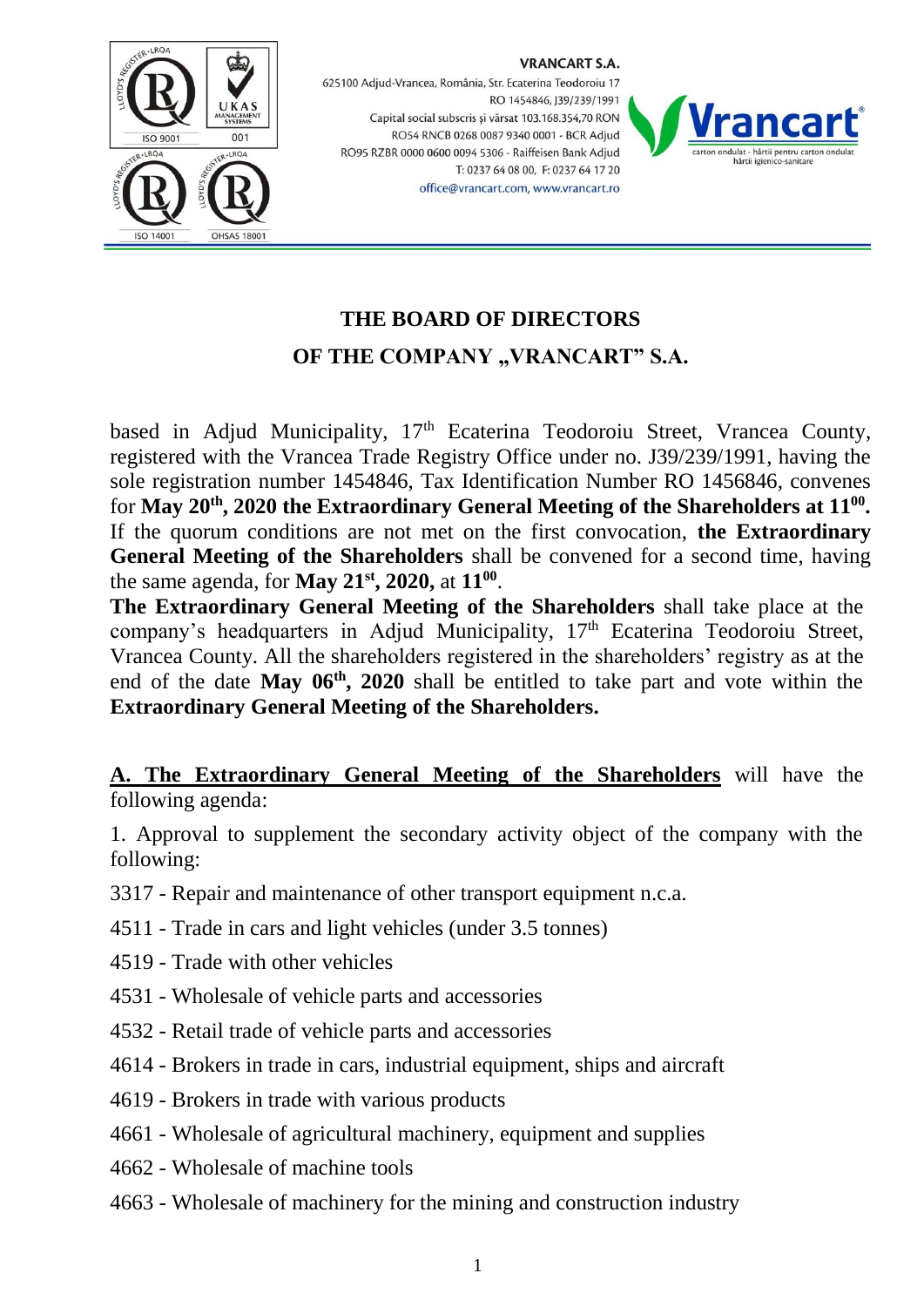4666 - Wholesale of other office machinery and equipment

4669 - Wholesale of other machinery and equipment

- 8413 Regulation and economic activities efficiency
- 8425 Firefighting activities and their prevention

2. Approval of the elimination from the provisions of the Articles of Incorporation of the word "Adjud" from joining with the name of the company "VRANCART S.A".

3. Approval of the modification and completion of the provisions of the Articles of Incorporation of the company as follows:

3.1. Article 10 shall be amended and shall have the following wording:

"*10.1. It is delegated from the Extraordinary General Meeting of Shareholders to the Board of Directors, according to Article 114 paragraph (1) of Companies Law no. 31/1990, republished, with the subsequent modifications and completions, the exercise of the following attributions:*

- *relocation of the company headquarters,*
- *changing the secondary objects of activity of the company,*

*• setting up or abolishing secondary offices: branches, agencies, offices or other such units without legal personality,*

*• increase of the share capital.*

*10.2. The Extraordinary General Meeting of Shareholders has the following powers:*

- *Changing of the name of the company,*
- *Changing of the main activity object,*
- *Changing of the legal form of the company,*
- *Extension of the duration of the company,*
- *Reducing the share capital or increasing it by issuing new shares,*
- *Merger with other companies,*
- *The division of the company,*
- *The early dissolution of the company,*

*• Any operation that involves the modification of the securities of the company (except for the share capital increasing procedures), unless stipulated otherwise in the law,*

*• Any other modification of the Articles of Incorporation or any other decision for which approval of the Extraordinary General Meeting of Shareholders is required.*

*10.3. The Ordinary General Meeting of Shareholders has the following powers:*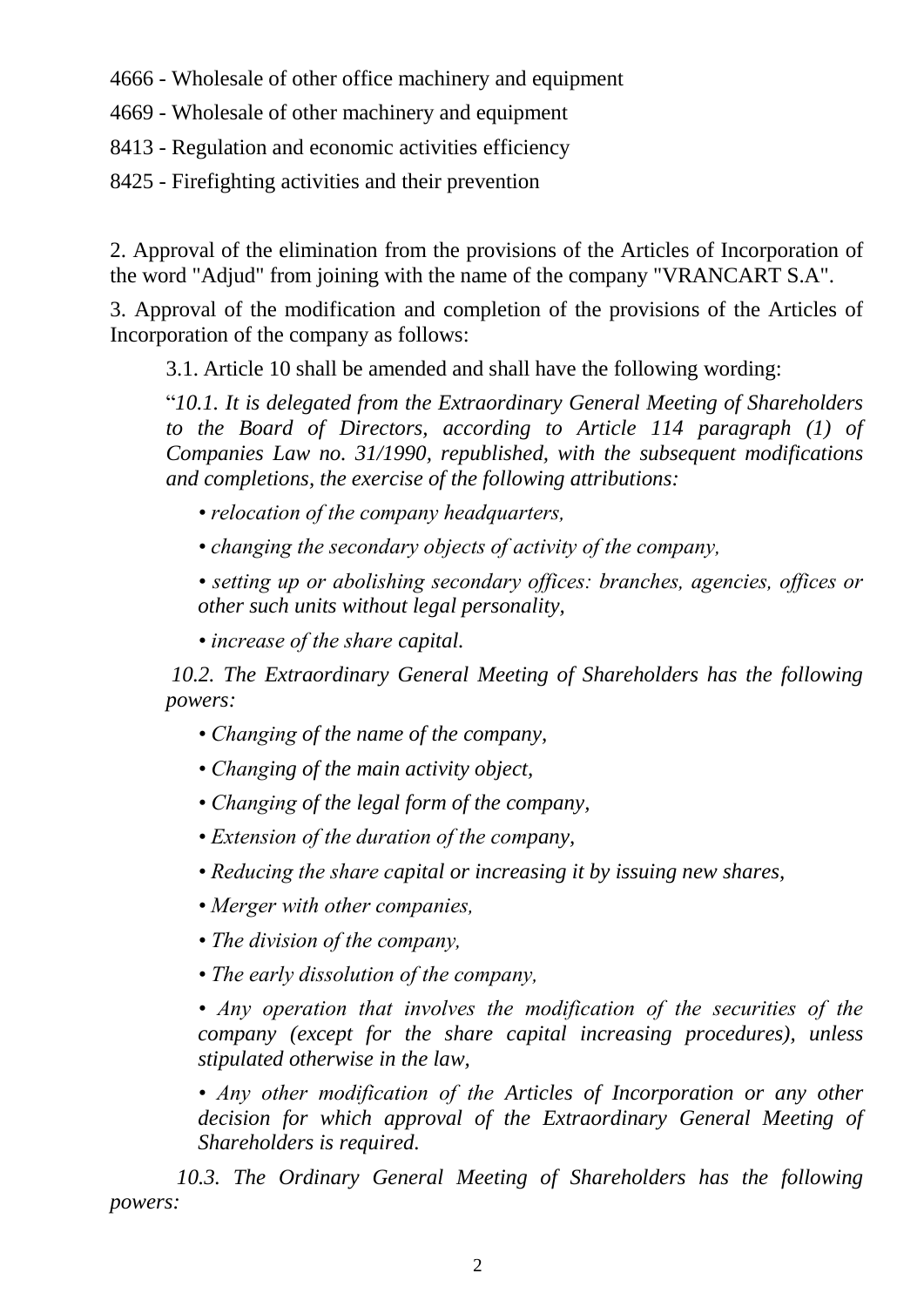*• to discuss, approve or modify the annual financial statements, based on the reports presented by the Board of Directors and the financial auditor and to set the dividend,*

*• to elect and dismiss the members of the Board of Directors,*

*• to appoint or dismiss the financial auditor and to set the minimum duration of the financial audit contract,*

• to fix the remuneration due for the current exercise of the members of the *Board of Directors,*

*• to fix the amount of additional remuneration within the Board of Directors for the current year,*

*• to set the general limit of the remuneration of the Director General for the current year,*

*• to decide on the management of the Board of Directors,*

*• to establish the Income and Expenditure Budget and, as the case may be, the Activity Program, for the following financial year,*

*• to decide the pledge, rent or cancellation of one or more units of the company,*

*• Approves the conclusion of any acts and transactions on behalf of the company, which include acquisitions, transfers, rentals, exchanges, as well as committing loans and guaranteeing assets from the assets of the company, the value of which exceeds the approval authority of the Board of Directors, according to the Articles of Incorporation or any legal provisions incident to the date of the transaction,*

*• any other decision for which approval of the Ordinary General Meeting of Shareholders is required.* "

3.2. Article 11 shall be amended and shall have the following wording:

"*In addition to the powers granted by this Articles of Incorporation, the General Meetings of the Shareholders shall also have the powers granted by law."*

3.3. Article 16 shall be amended and shall have the following wording:

"*In order to be a member of the Board of Directors of the Company, any candidate must cumulatively fulfill the following conditions, for the proof of which he will present, at the request of the Company, supporting documentation:*

- *have higher education completed,*
- *to have no criminal record,*
- *not to be in any state of legal prohibition or incompatibility,*

*• not to be a member of the management structures, employed in any position and have no business links, directly or through interposed, with*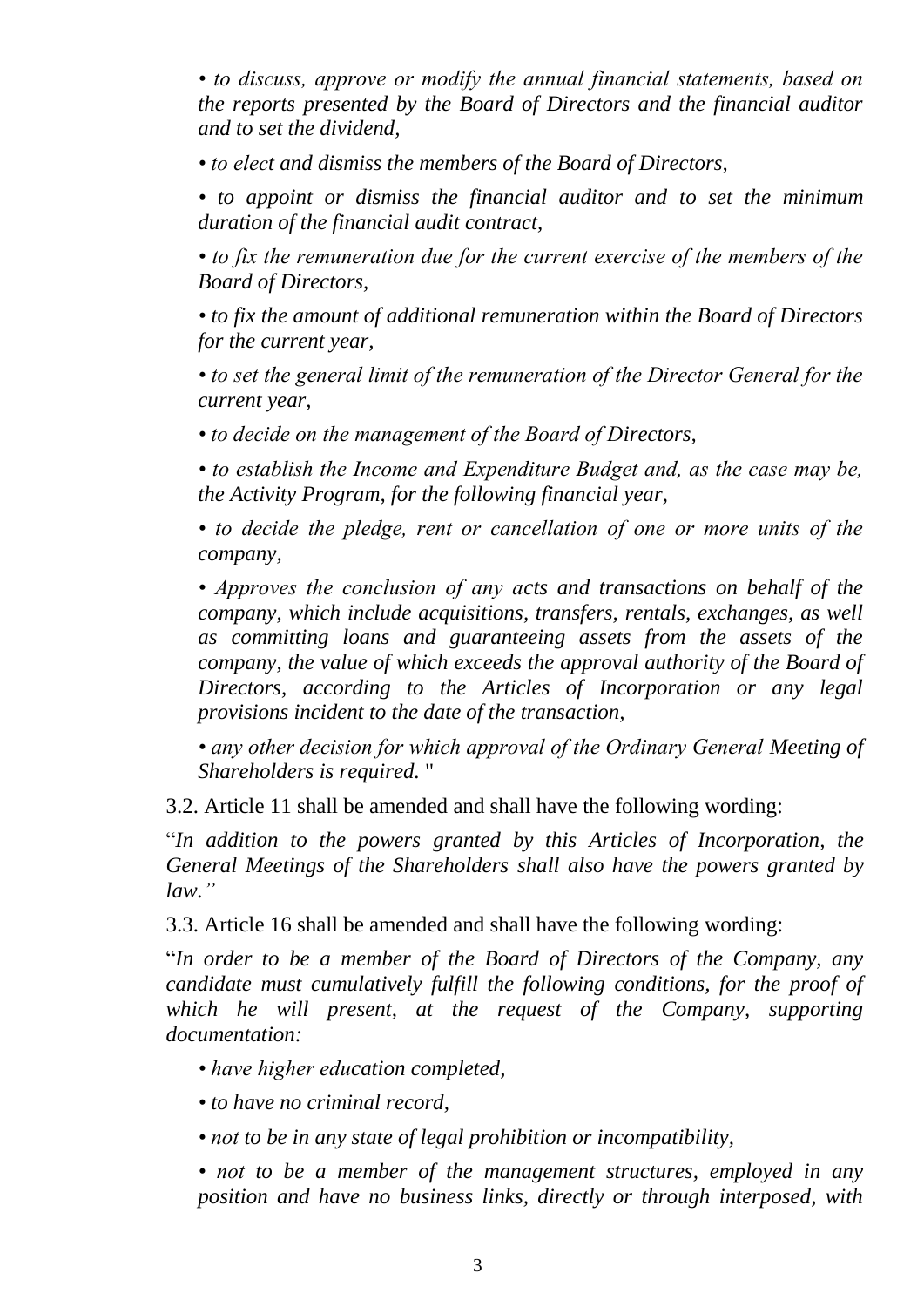*companies having the same object of activity with VRANCART, with the exception of companies affiliated with the VRANCART Group.*

*The abovementioned conditions are also applicable to any member of the Board of Directors of the Company at any time during the term of his/her term of office.* "

3.4. Article 18 shall be amended and shall have the following wording:

*"For operative purposes, in emergency situations, the Board of Directors debates can also take place by electronic means of communication, with 48 hours prior written notification made by the Secretary or the Chairman of the Board of Directors to the members of the Board. The transcript of the debates*  will be communicated by the Secretary to the members of the Board of *Directors by e-mail and will be returned to the Secretary by post with the holographic signature of the member of the Board of Directors."*

3.5. Article 19 shall be amended and shall have the following wording:

*"In exceptional cases justified by the urgency of the situation and by the interest of the company, the decisions of the Board of Directors may be taken by the vote of the members, expressed in writing or by electronic means of communication, except for decisions regarding the annual financial statements or the authorized capital."*

3.6. Article 21 shall be amended and shall have the following wording:

*"The Ordinary General Meeting of Shareholders sets the general limits of the additional remuneration of the members of the Board of Directors charged with specific functions as well as the general limit of the remuneration of the General Manager."*

3.7. Article 22 shall be amended and shall have the following wording:

*"The powers of the Board of Directors are those provided by law and by this Articles of Incorporation, regarding the delegation of powers from the Extraordinary General Meeting of Shareholders. In addition, the Board of Directors also has the following powers:*

- *Approves the company's strategic development plan,*
- *Analyzes annually the stage of achieving the strategic development plan and takes measures in this regard to be adopted by the executive,*
- *Establishment of the accounting policies and the financial control system, as well as the approval of the financial planning,*
- *Analyzes and debates quarterly the report of the General Manager on the results of the company and adopts resolutions to improve the activity,*

*• Approves the organizational chart,*

*• Approves any collective redundancy, as well as any other restructuring plan of the company,*

*• Approves the transfer or licensing of any intellectual property rights to third parties,*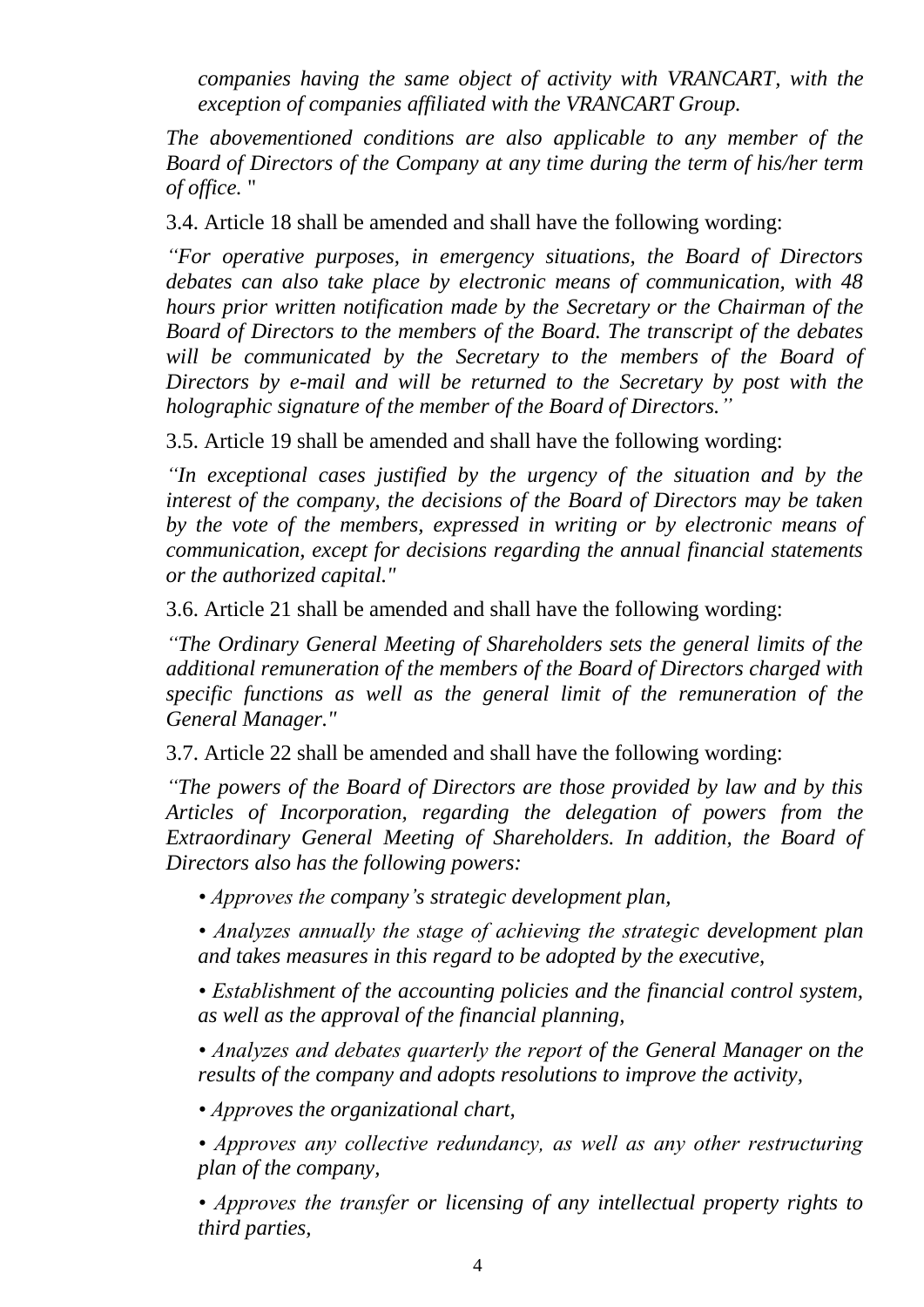*• Approves and supervises the corporate governance policies of the company,*

*• Approves the appointment and dismissal of the Chairman of the Board of Directors,*

*• Approves the conclusion of any acts and transactions on behalf of the company, which include acquisitions, transfers, rentals, exchanges, as well as the commitment of loans and guarantees with assets from the company's assets, which exceed the limits of competence granted to the General Manager, but with regard to the upper limits of competence provided by the incidental legal provisions,*

*• Decides on the acquisition or renunciation by the company of the status of associate, shareholder, member and the like in any other legal entities, unless otherwise provided by law and this Articles of Incorporation,*

*• Decides on all aspects, including statutory, arising from the company's status of associate, shareholder, member and the like in other legal entities, unless otherwise provided by law and this Articles of Incorporation,*

*• Appoints and dismisses the executive directors and establishes their remuneration,*

*• Supervises the activity of the executive directors,*

*• Approves the opening of the insolvency procedure at the request of the debtor."*

3.8. Article 23 shall be amended and shall have the following wording:

*"The General Manager has the following powers:*

*• manages the company with delegation of competence by the Board of Directors,*

*• carries out the decisions of the General Meetings of the Shareholders and of the Board of Directors,*

*• represents the company in the relations with the shareholders, third parties, including the courts or arbitral tribunals, the union or the employees' representatives, according to the law and the present Articles of Incorporation,*

*• hires and dismisses the company's personnel,*

*• proposes to the Board of Directors the modification of the organizational chart, when he/her considers it necessary to make structural changes,*

*• approves the modification of the number of personnel, according to the requirements of the company at a given moment, without changes of organizational structure and with the inclusion of the remuneration fund in the provisions of the Incomes and expenses budget,* 

*• approves the job descriptions for all the posts in the organizational chart,*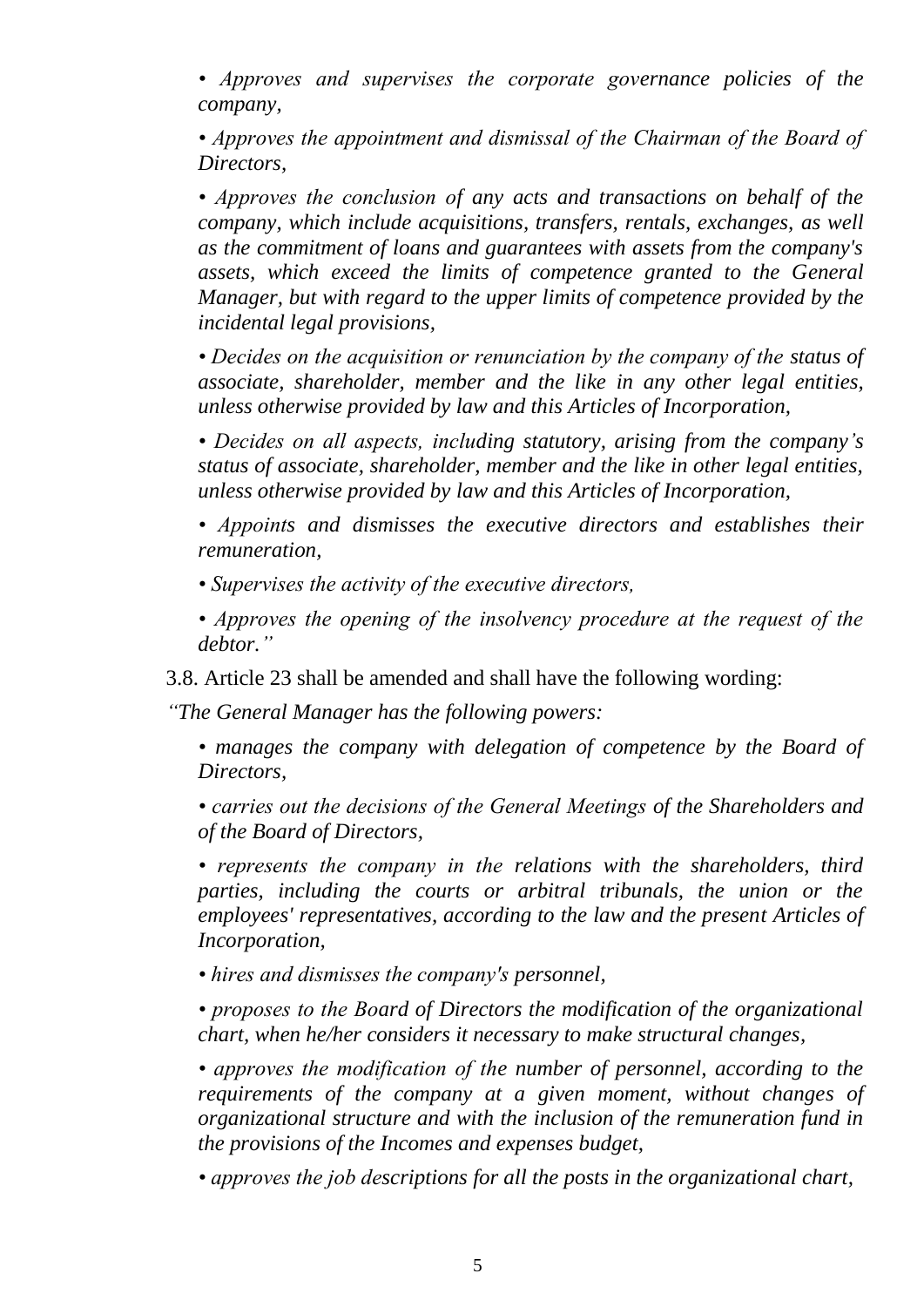*• approves the salaries of all employees, except the remuneration of the executive directors, and their individual changes with the classification of the remuneration fund in the provisions of the Incomes and expenses budget,* 

*• submits to the Board of Directors approval for salary increases for the entire personnel of the company,*

*• submits to the Board of Directors the collective redundancies,* 

*• approves sanctions for company personnel,* 

*• has the right of signature in the bank; designates and revokes the persons who will have this right as well as the limits of competence of the designated ones,* 

*• it can legally engage the company within the limits established by the Articles of Incorporation, the Board of Directors and the General Meetings of the Shareholders, in compliance with the legal provisions,*

*• takes operational decisions to ensure the conditions for the achievement of the provisions of the Revenues and expenses budget and other objectives set by the General Meetings of the Shareholders and the Board of Directors, reporting to them on how to fulfill them,* 

*• Concludes any documents and transactions on behalf of the company that include acquisitions, alienations, leases, exchanges, as well as committing loans and guaranteeing assets from the assets of the company, i) without limit of amount if previously approved by decisions of the Board of Directors, or ii) within the limit of 200,000 (twohundredthousand) lei for those not previously approved by the Board of Directors, except for any legal acts and operations related to the usual conduct of the company's activity or its management of emergency or exceptional situations, such as trading paper, cardboard, any other types of waste, raw materials, materials, fuels, consumables and any other similar goods."*

4. The approval of the date **June**  $9<sup>th</sup>$ , 2020 as the ex-date, as defined by the provisions of the Financial Supervisory Authority Regulation no. 5/2018.

5. The approval of the date **June 10th, 2020** as the registration date, that defines the shareholders that the decisions made within the Extraordinary General Meeting of the Shareholders of **May 20th/ 21st, 2020** shall be reflected upon.

6. The empowering of the Chairman of the Meeting and of the Meeting Secretary to sign the decisions of the Extraordinary General Meeting of the Shareholders to be held on **May 20th/ 21st, 2020**.

**In the context of the measures taken by the Romanian authorities in relation to preventing the spread of the COVID-19 virus, including the Decree of the President of Romania no. 195 / March 16th , 2020 regarding the establishment of**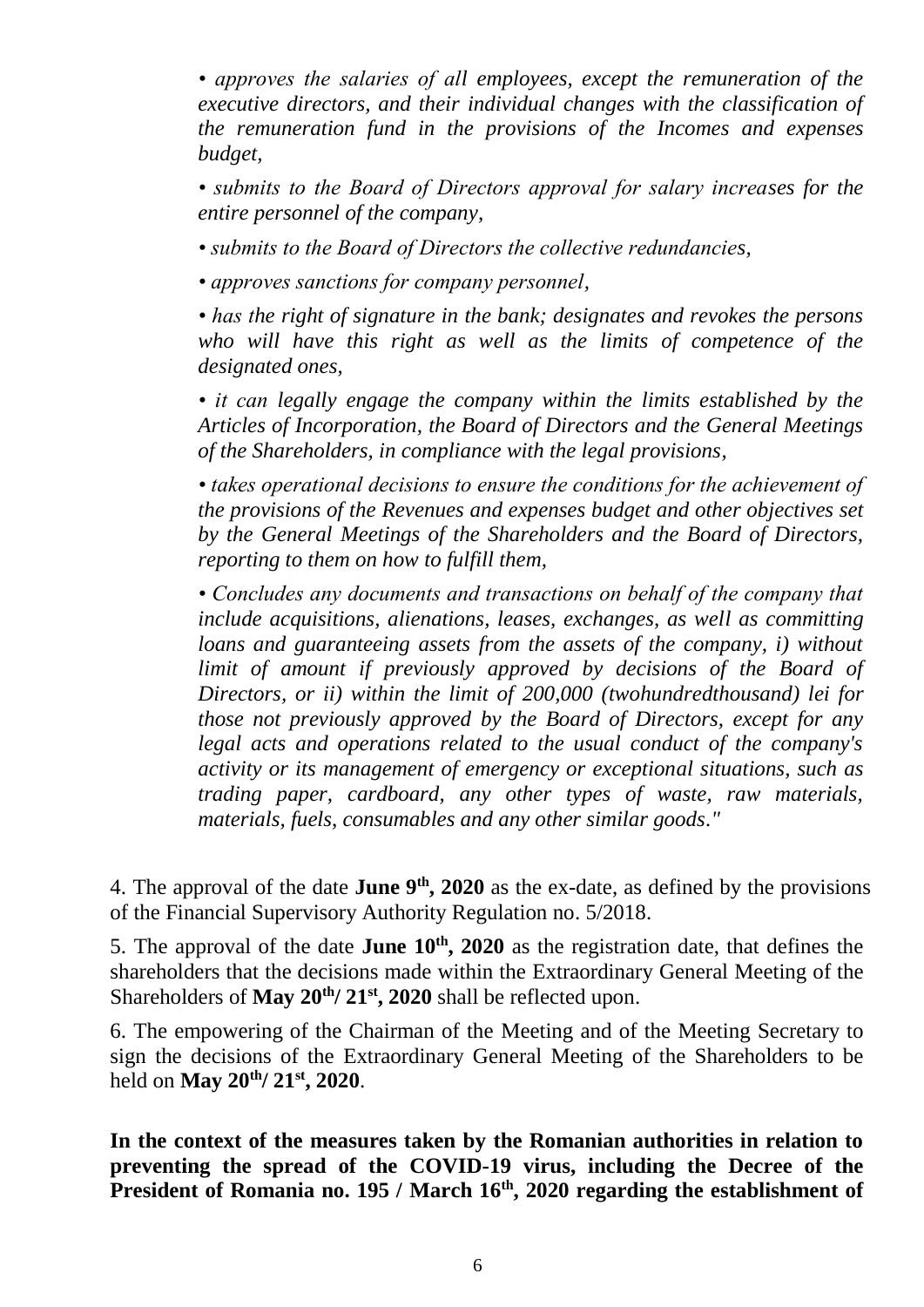**the state of emergency in the territory of Romania, we ask the shareholders, as preventive measures of protection, the following:**

- **to access the information materials for the EGMS in electronic format, available on the company's website [www.vrancart.ro](http://www.vrancart.ro/) , the GMS section,**
- **to vote by correspondence, by using the voting ballot by correspondence made available by the company on the website [www.vrancart.ro](http://www.vrancart.ro/) , the GMS section,**
- **to use as means of communication the e-mail with extended electronic signature incorporated rather than sending by post or courier to the company headquarters when sending** *(i)* **proposals regarding the addition of new items on the agenda of the EGMS ,** *(ii)* **draft decisions,** *(iii)* **written questions before the EGMS,** *(iv)* **proxies for representation in the EGMS, or** *(v)* **Voting ballots for correspondence voting,**
- **to notify the company (by e-mail to laurentiu.dobre@vrancart.ro) at least 15 days before the date of the general meetings, in the event that the shareholder intends to participate directly or by proxy at the EGMS, to allow the company to take all the organizational measures required in the context shown, including the request of the necessary authorizations from the public authorities that have competence in this matter.**

The voting right may be exerted directly, through a representative or by correspondence. Each share held gives the right to one vote within the Extraordinary General Meeting of the Shareholders.

One or several shareholders representing individually or together at least 5% of the share capital have the right to introduce new items on the agenda of the Extraordinary General Meeting of the Shareholders, provided that each item is accompanied by a justification or by a decision draft submitted for approval.

The proposals for the supplementation of the agenda with new items shall be submitted in a sealed envelope at the company's headquarters in Adjud Municipality, 17th Ecaterina Teodoroiu Street, Vrancea County, postal code 625100, until **April 28 th, 2020**, at 16:00, the hour when the company's working program ends or they may be submitted by e-mail with an extended electronic signature incorporated according to Law no. 455/2001 on electronic signature, until **April 28 th, 2020**, at 16:00, to the email address [laurentiu.dobre@vrancart.ro,](mailto:laurentiu.dobre@vrancart.ro) stating the subject **.**For the Extraordinary General Meeting of the Shareholders to be held on May 20<sup>th</sup>/21<sup>st</sup>, **2020 – proposals for the supplementation of the agenda"**. These proposals shall be accompanied by copies of the valid identity documents of the shareholders requesting the introduction of new items on the agenda, respectively by the ID card and the statement of account issued by the Central Depository in case of natural person shareholders and the confirmation of company details issued by the Trade Registry (in original or certified true copy) no more than 3 months before the date of publication of the Notice to attend the meeting or by any other document issued by the competent authority in the state where the shareholder is legally registered, in case of legal entities.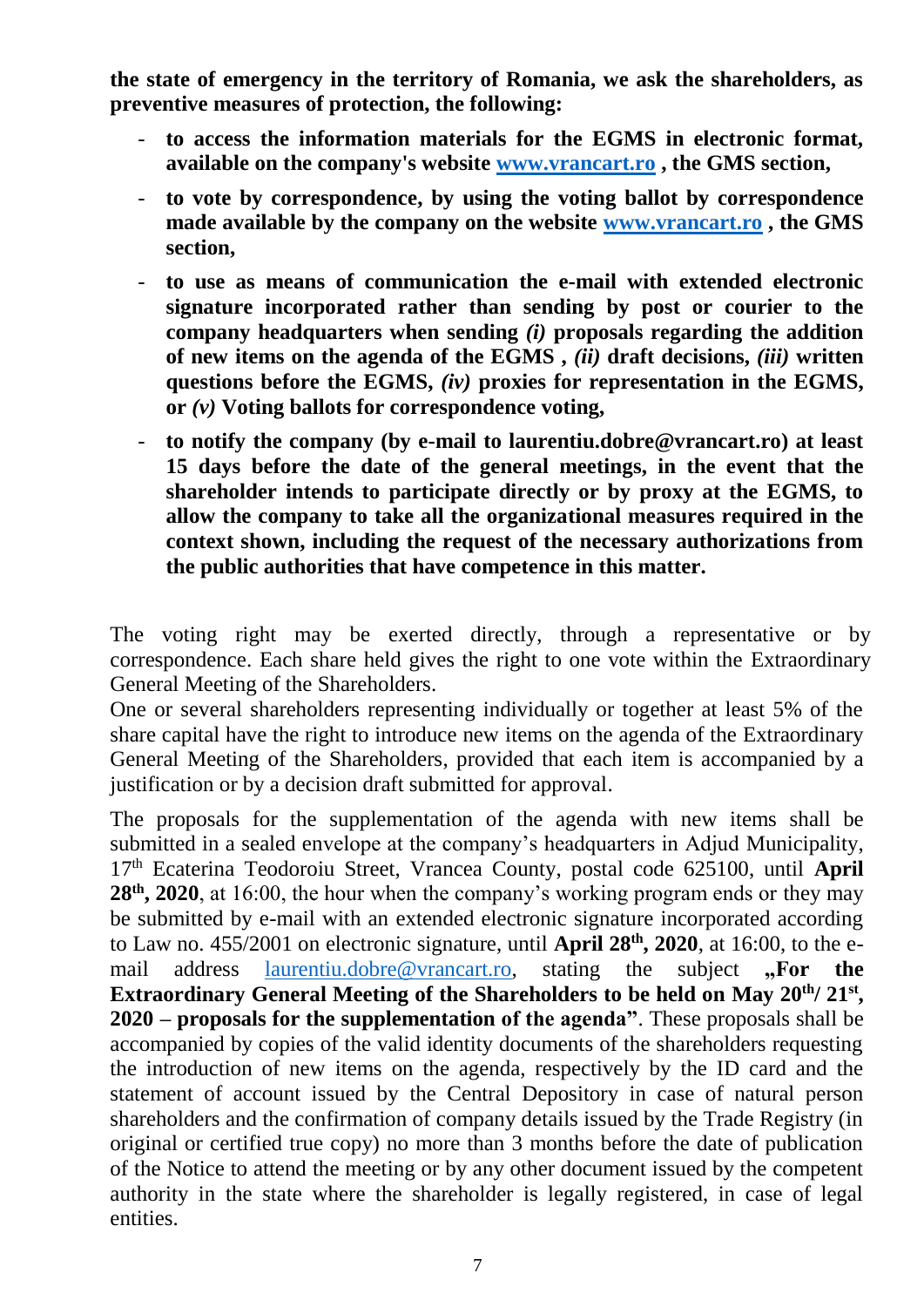One or several shareholders representing individually or together at least 5% of the share capital have the right to submit decision drafts for the items included on the agenda or proposed to be included on the agenda. The proposals on these decision drafts shall be submitted in a sealed envelope at the company's headquarters in Adjud Municipality, 17<sup>th</sup> Ecaterina Teodoroiu Street, Vrancea County, postal code 625100, until **April 28<sup>th</sup>**, 2020, at 16:00 or they may be submitted by e-mail with an extended electronic signature incorporated according to Law no.  $455/2001$  on the electronic signature, until **April 28<sup>th</sup>, 2020**, at 16:00, to the e-mail address signature, until **April 2020**, at 16:00, to the e-mail address laurentiu.dobre@vrancart.ro, stating the subject "For the Extraordinary General **Meeting of the Shareholders to be held on May 20 th/21 st, 2020 – proposals for the supplementation of the agenda"**. These proposals shall be accompanied by copies of the valid identity documents of the shareholders requesting the introduction of new items on the agenda, respectively by the ID card and the statement of account issued by the Central Depository in case of natural person shareholders and the confirmation of company details issued by the Trade Registry (in original or certified true copy) no more than 3 months before the date of publication of the Notice to attend the meeting or by any other document issued by the competent authority in the state where the shareholder is legally registered, in case of legal entities.

Each shareholder has the right to submit questions related to the items on the agenda of the Extraordinary General Meeting of the Shareholders until April 29<sup>th</sup>, 2020, at 16:00. The questions may be submitted in writing, to the company's headquarters or by e-mail with an extended electronic signature incorporated according to Law no. 455/2001 on electronic signature, to the e-mail address laurentiu.dobre@vrancart.ro, stating the subject "**For the Extraordinary General Meeting of the Shareholders to be held on May 20<sup>th</sup>/21<sup>st</sup>, 2020**". These questions shall be accompanied by copies of the valid identity documents of the shareholders, respectively by the ID card and the statement of account issued by the Central depository in case of natural person shareholders and the confirmation of company details issued by the Trade Registry (in original or certified true copy) no more than 3 months before the date of publication of the Notice to attend the meeting or by any other document issued by the competent authority in the state where the shareholder is legally registered, in case of legal entities.

The company shall state a general reply to the questions having the same contents and it shall be available on the company's webpage, in the question – answer format, at the "Frequently asked questions" section.

The shareholders may attend the Extraordinary General Meeting of the Shareholders personally or through their legal representatives or through other persons that were granted a special proxy based on the special proxy form made available by the company according to law.

The shareholders may be represented within the Extraordinary General Meeting of the Shareholders by other persons, based on a special or general proxy, drawn up in accordance with the provisions of Law no. 24/2017 on issuers of financial instruments and market operations.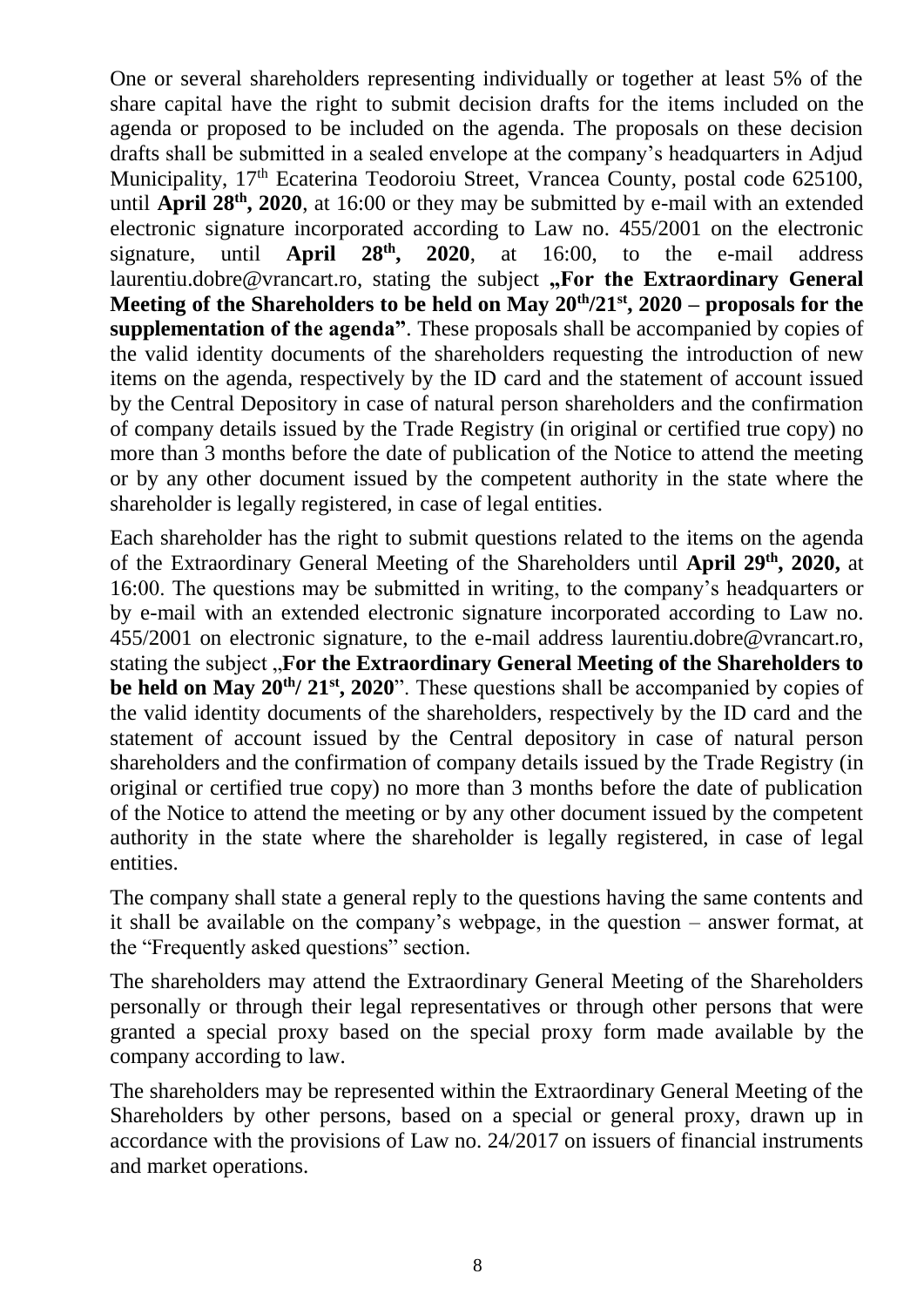The shareholders registered in the company's shareholders' register as at the end of the reference date may exert their rights within the Extraordinary General Meeting of the Shareholders by general proxies as well. Thus, a shareholder may participate in the Extraordinary General Meeting of the Shareholders through a representative with a general proxy, if the proxy is granted by the shareholder, as a client, only to an intermediary defined according to Law no. 24/2017 on issuers of financial instruments and market operations or to an attorney.

The original general proxy must arrive at the company's headquarters under the same conditions and by the same dates as those applicable to the special proxies as stated in this Convocation.

The shareholders may not be represented within the Extraordinary General Meeting of the Shareholders based on a general proxy by a person who is in a conflict of interest situation.

The special proxy forms (in Romanian and/or in English) may be obtained at the company's headquarters or they may be downloaded from the company's website, starting from **April 16th, 2020.** An original copy of the special proxy, filled in and signed, accompanied by the copy of the shareholder's valid identity document (ID card in case of natural person shareholders and registration certificate in case of legal entities) shall be submitted/ sent to the company's headquarters until **May 18th, 2020,** at 11:00 and another one shall be made available to the representative, so that he/she can prove his/her capacity as a representative within the meeting. The proxies accompanied by the shareholders' identification documents may be sent by e-mail as well, with an extended electronic signature incorporated according to Law no. 455/2001 on electronic signature, until **May 18th, 2020**, at 11:00, to the e-mail address laurentiu.dobre@vrancart.ro stating the subject "**For the Extraordinary General Meeting of the Shareholders to be held on May**  $20<sup>th</sup>/21<sup>st</sup>$ **, 2020". On the date when** the Extraordinary General Meeting of the Shareholders takes place, the assigned representative shall hand over the original copies of the special proxies, if they were sent by e-mail with extended electronic signature incorporated and a copy of the valid identity document of the assigned representative.

The shareholders of VRANCART S.A. shall have the possibility to vote by correspondence, before the Extraordinary General Meeting of the Shareholders by using the correspondence vote ballot. The correspondence vote ballots (in Romanian and/ or in English) may be obtained at the company's headquarters – at the Legal Department or they may be downloaded from the company's website, starting from **April 16th, 2020**. The correspondence vote ballots, filled in and signed, accompanied by the shareholder's valid identity document (ID card in case of natural person shareholders, respectively the registration certificate and the copy of the legal representative's identity document in case of legal entities) shall be sent to the company's headquarters, with receipt acknowledgement, so that they are registered as received no later than **May 18th, 2020**, at 11:00. Under the sanction of losing the voting right, the vote ballots received after the date and time stated above shall not be taken into account for the determination of the quorum within the Extraordinary General Meeting of the Shareholders.